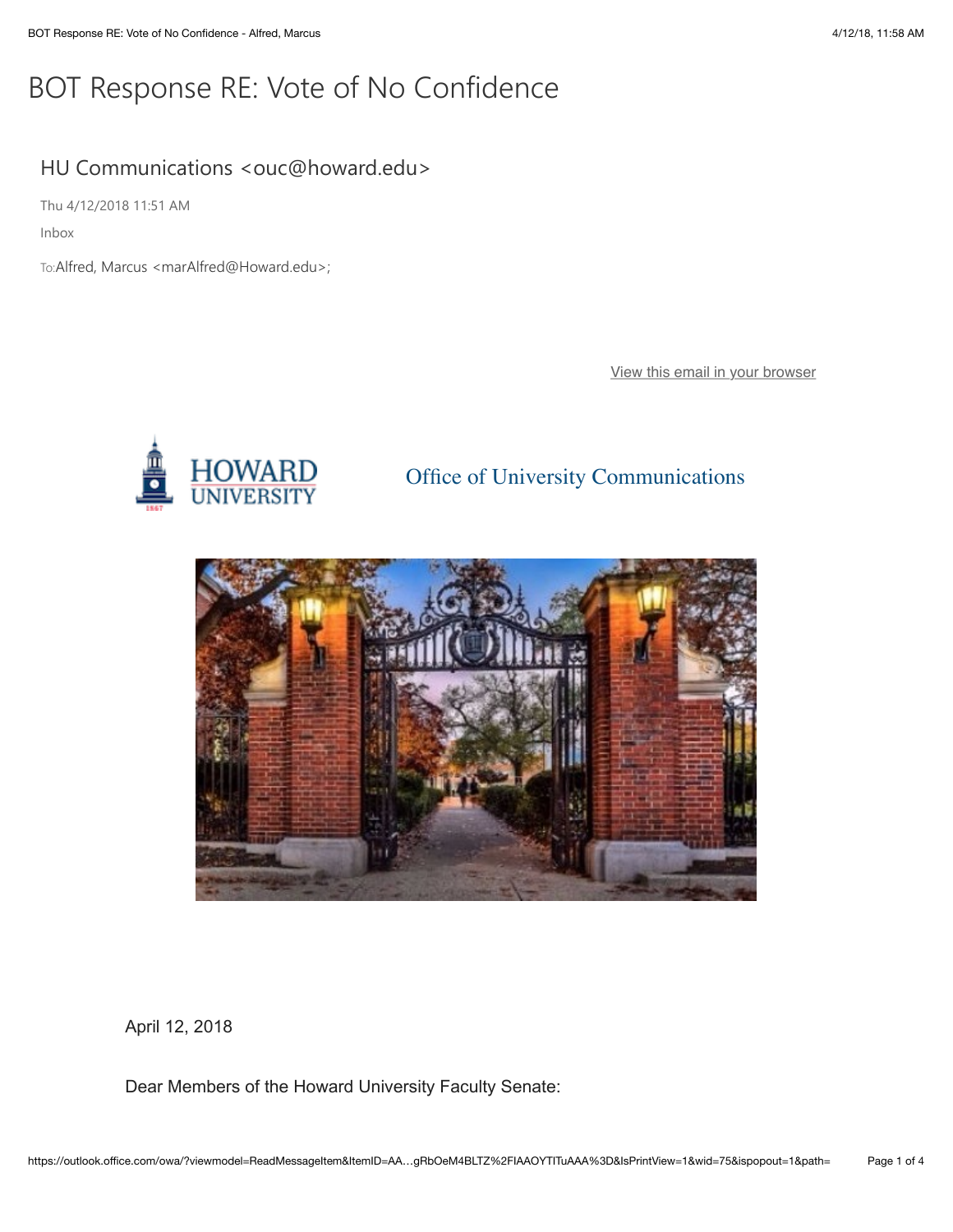It is the policy of the University to conduct itself with the highest degree of integrity and honesty in all of its dealings. This is a responsibility that we share as a University Community. Each Trustee, student, Faculty member, and administrative employee must be bound by this common duty in the pursuit of his or her individual responsibility to the educational objectives of the University. The Board of Trustees, specifically, is charged with exercising final authority and responsibility for University governance. This is a purview and priority we take very seriously.

Our objective is to work with the Administration and Faculty Senate in a partnership, based on mutual respect, to ensure shared governance of the University. Our collective efforts should result in excellence in every endeavor to move Howard University forward.

The faculty's vote of no confidence in President Wayne A. I. Frederick, Provost Anthony Wutoh, Ph.D., R.Ph., and Executive Vice President/Chief Operating Officer Tashni-Ann DuBroy, Ph.D. fell short of this joint effort. The vote of no confidence is deeply troubling, unfounded and counterproductive to our collective goals. Furthermore, it attempts to negate the very positive assessment this Board has of the President's performance to date, in addition to the successes he and his administration have made in conjunction with Howard students, faculty, staff, and alumni. The current Administration is leading Howard with truth, transparency, and accountability as their hallmarks; these are core values we should all embrace in our leadership.

Although we still have many challenges ahead of us, President Frederick's accomplishments are progressively moving the University forward. These accomplishments include an all-time high 50% four-year graduation rate, four consecutive years of faculty salary pool increases, commitment to shared-governance and inclusion of faculty senate council in significant decisions, and a positive financial disposition for Howard University Hospital. There is now a Faculty Development Office in the Provost area to enhance and promote the scholarship and promotion of faculty at the university. Furthermore, when Dr. Frederick became President, there was no capital campaign planned or on the horizon, total annual contributions for the previous full year totaled \$10 million, and the percentage of undergraduate alumni giving was at a low of 4.96%. Last year, three years after becoming President—total contributions to the University increased to a total of \$15.7 million, and the alumni giving rate more than doubled to 11.2%. Under Dr. Frederick's leadership, Howard's finances have stabilized, and a culture of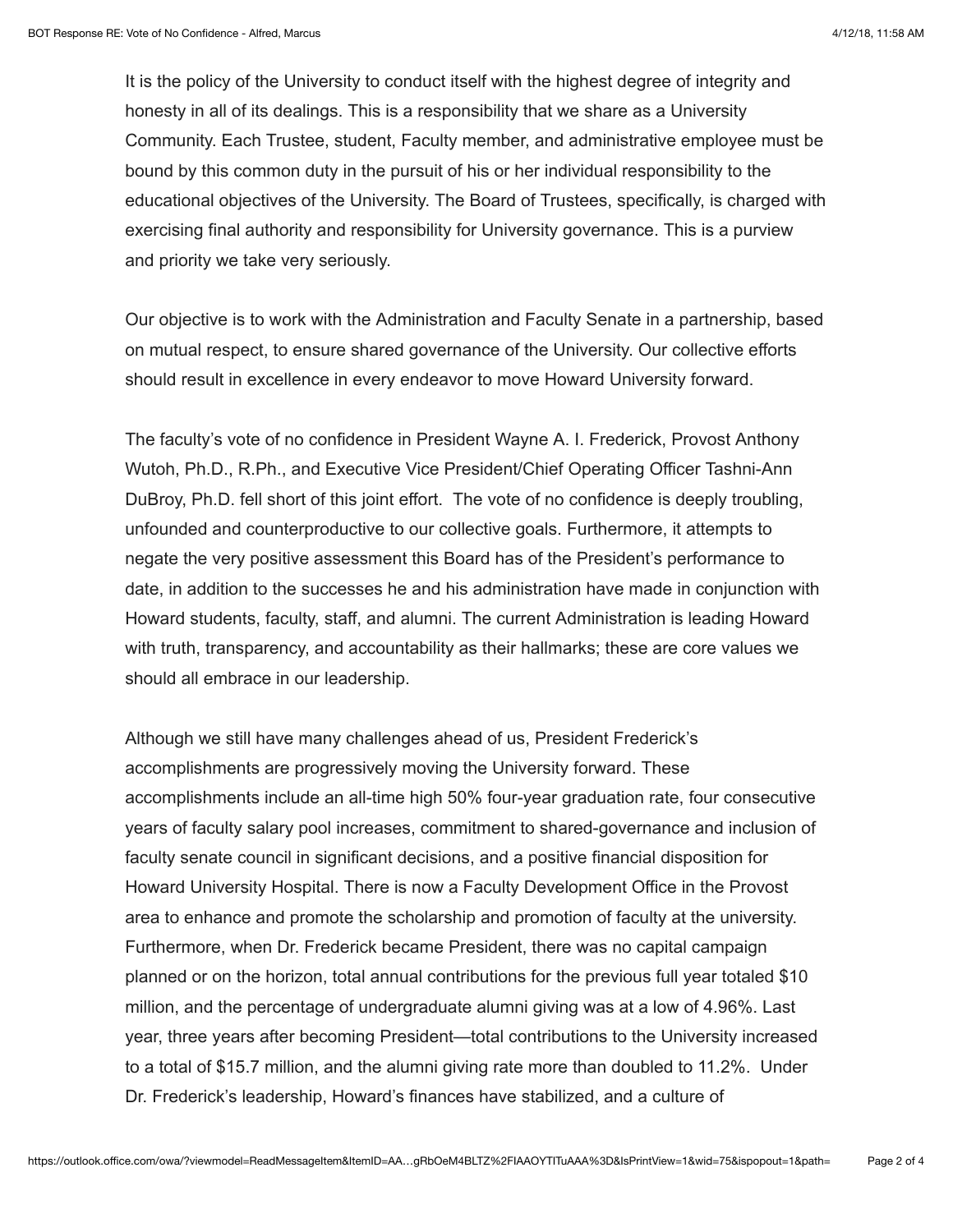accountability is being championed. These are metrics that should make us proud.

While the complexities of our beloved institution are challenging, they are also energizing on a campus that is as unique as ours. We remain confident that Howard has the right leadership at the helm. As your members set forth to execute the vital work of providing an educational environment that prepares trailblazers and global leaders, we all remain mindful of the mission and hard work ahead of us.

Censorship, silencing, and echo-chambers are not viable options for our campus community. Our mission is more urgent, now, than ever before and requires our full attention.

Howard's future is bright. We must step boldly into it together!

In Truth and Service,

Stacey J. Mobley, Esq. Chairman, Howard University Board of Trustees





**Office of University Communications 2225 Georgia Ave NW Washington, DC 20059**